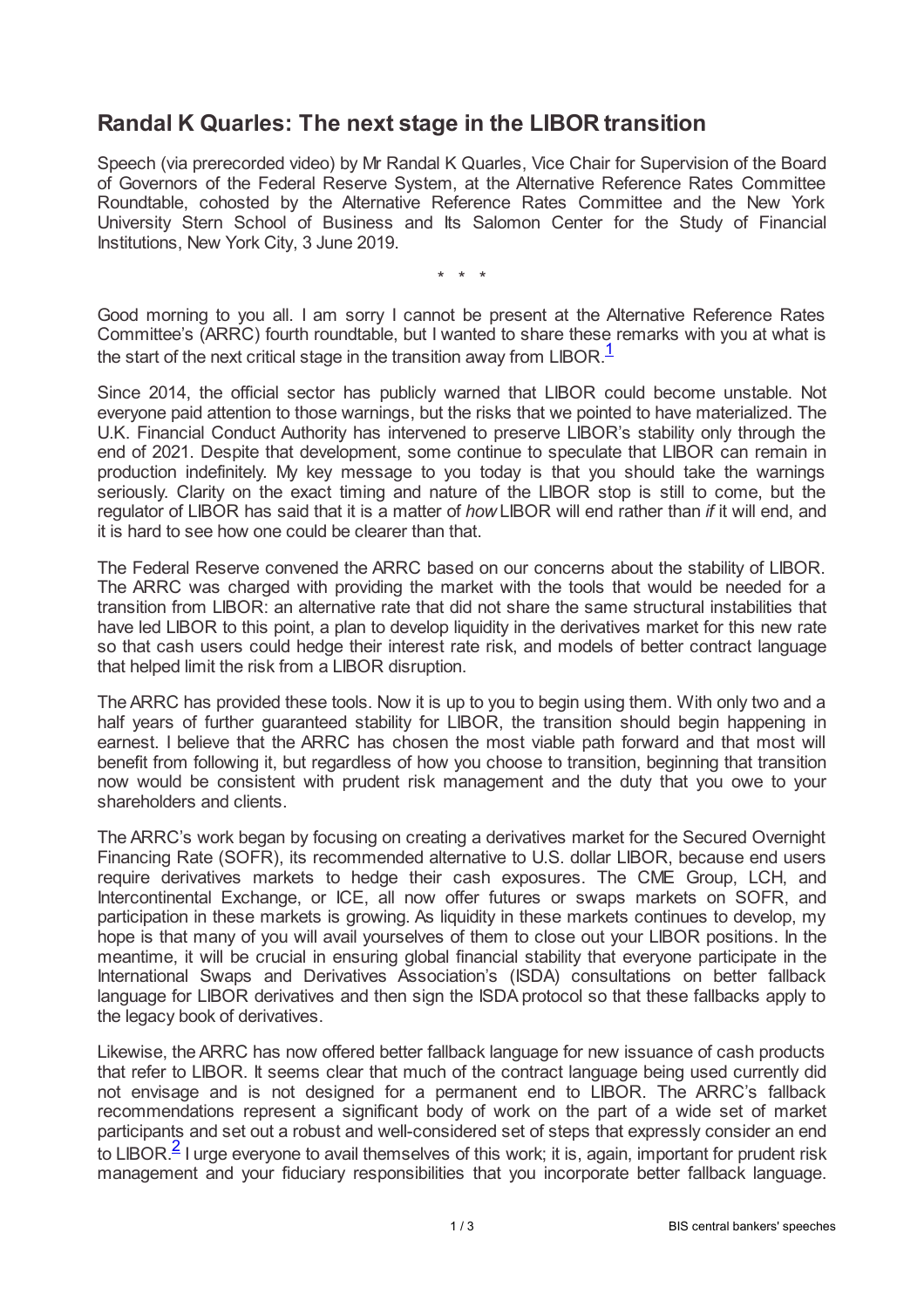Issuers should demand it of themselves, and investors should demand it of issuers.

There is, however, also another and easier path, which is simply to stop using LIBOR. At this moment, many seem to take comfort in continuing to use LIBOR—it is familiar, and it remains liquid. But history may not view that decision kindly; after LIBOR stops, it may be fairly difficult to explain to those who may ask exactly why it made sense to continue using a rate that you had been clearly informed had such significant risks attached to it. And make no mistake—as good as the fallback language may be, simply relying on fallback language to transition brings a number of operational risks and economic risks. Firms should be incorporating these factors into their projected cost of continuing to use LIBOR, and investors and borrowers should consider them when they are offered LIBOR instruments. If you do consider these factors, then I believe you will see that it is in your interest to move away from LIBOR.

In convening the ARRC, we have set a model of public-private sector cooperation to address a key financial stability risk. Ultimately, the private sector must drive this transition—these are private contracts, and each of you must choose how you can best address this risk—but the public sector must help. At a recent roundtable on the LIBOR transition held by the Financial Stability Board, we heard calls from the private sector to provide greater clarity on regulatory and tax implications of the transition and also calls for a more "muscular" regulatory approach.

It is incumbent on the official sector to take these requests seriously, and we are. For example, the Federal Reserve is working with the Commodity Futures Trading Commission and other U.S. prudential regulators to provide greater clarity on the treatment of margin requirements for legacy derivatives instruments. Agency staff are developing proposed changes to the margin rules for non-cleared swaps to ensure that changes to legacy swaps to incorporate a move away from LIBOR, including adherence to the ISDA protocol, would not affect the grandfathered status of those legacy swaps under the margin rules. This has been a key request of the ARRC, and we will look forward to public comment on the proposal.

The Federal Reserve's supervisory teams have already included a number of detailed questions about plans for the transition away from LIBOR in their monitoring discussions with large firms. The Federal Reserve will expect to see an appropriate level of preparedness at the banks we supervise, and that level must increase as the end of 2021 grows closer. Our supervisory approach will continue to be tailored to the size of institution and the complexity of LIBOR exposure, but the largest firms should be prepared to see our expectations for them increase. As we consider the answers we have received from these firms, we will assess how our supervisory expectations for them should evolve in the coming year.

Let me address one additional point relating to our supervisory stress tests, in an effort to provide further clarity. Some have recently claimed that the Federal Reserve's supervisory stress tests would penalize a bank that replaces LIBOR with SOFR in loan contracts by lowering projections of net interest income under stress. As can be seen in our recently published enhanced descriptions of the supervisory stress-test models, the interest rate variables that drive projections of net interest income under stress are the yield on 10-year Treasury bonds, the yield on [3](#page-2-1)-month Treasury bills, and the 10-year triple-B corporate yield.<sup>3</sup> That is, the supervisory projections of net interest income are primarily based on models that implicitly assume that other rates such as LIBOR or SOFR move passively with short-term Treasury rates. Given these mechanics, choosing to lend at SOFR rather than LIBOR will not result in lower projections of net interest income under stress in the stress-test calculations of the Federal Reserve.

<span id="page-1-1"></span>I hope I have been able to provide you with some further clarity today. I am sure that the rest of the roundtable will do so as well. I want to applaud the members of the ARRC who are working hard to make sure this threat to financial stability is avoided.

<span id="page-1-0"></span> $1$  Vice Chair for Supervision Quarles also serves as Chair of the Financial Stability Board. The remarks represent